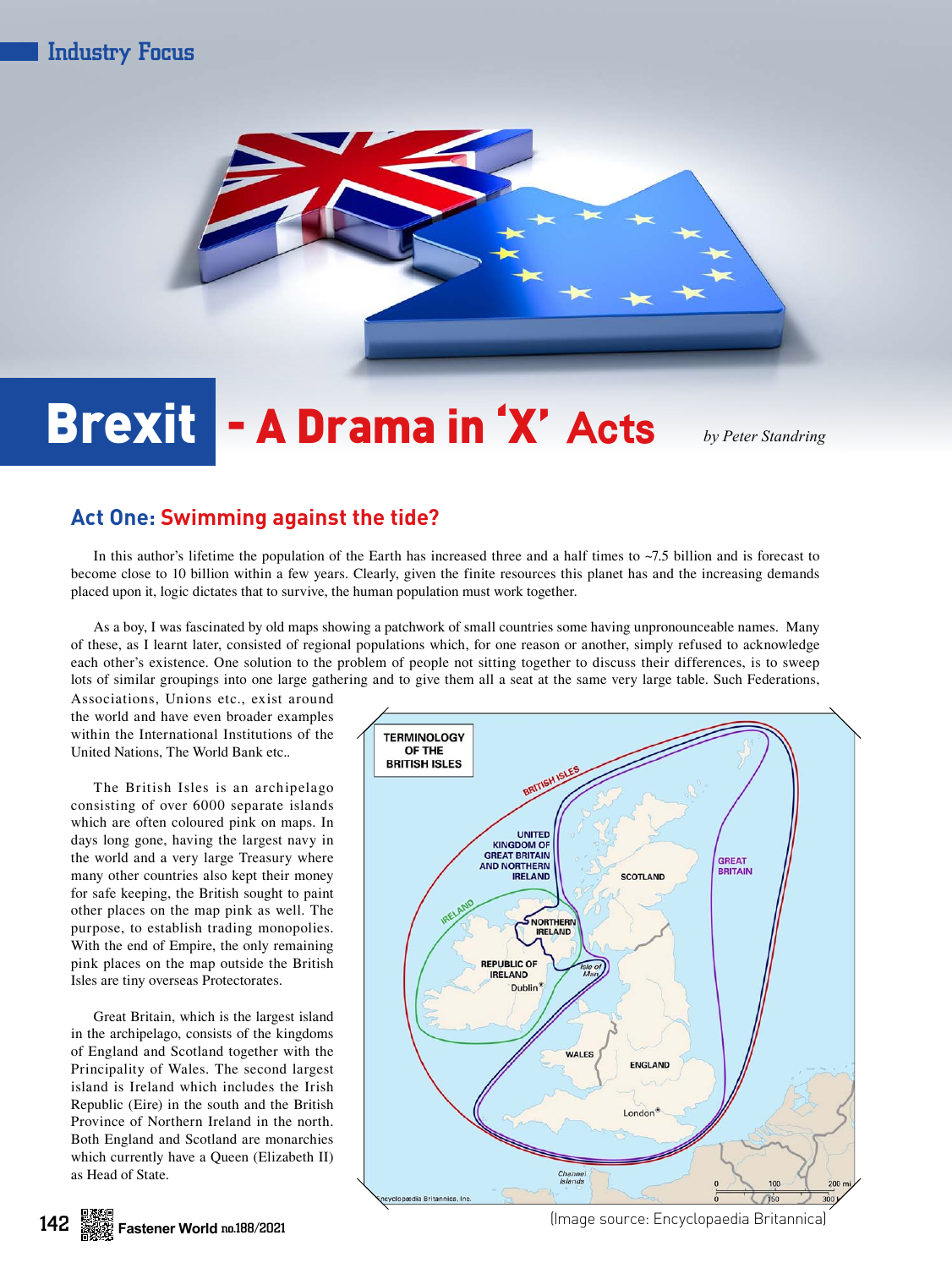In 1973, the United Kingdom (UK), consisting of Great Britain (GB) and Northern Ireland (to give it its full title), joined the existing six nations which formed the European Economic Community (EEC). Over the resulting years, the EEC expanded to include 28 independent nations and was rebranded as The European Union (EU). This was to reflect its new Political as well as Commercial development.

On 31st December 2020, the UK became the first country to leave the EU. In so doing, it sought to end over 40 years of joint legal regulations and contracts relating to virtually all aspects of life.

As GB is an island, it has no direct borders with any countries of the EU. However, in the island of Ireland, there exists an unmanned border between the North and the South. Since the Brexit agreement ensures a, 'free to travel' border within the island of Ireland, it follows that all Customs checks must take place within GB and/or the sea ports of Northern Ireland. This is termed the Northern Ireland Protocol.

So, whilst many of the world's leading trading economies are seeking to link their commercial activities to encourage the expansion of business, the UK appears to be moving in the opposite direction with regard to their closest and largest trading partner.

#### **Act Two: The show must go on**

It is an interesting reflection on the topsy-turvy world in which we live that profound changes affecting the lives of millions of people can be made with just the stroke of a pen.

At the end of Empire, the UK, like other ex colonial nations, created a Commonwealth of those countries which had previously been within their judicial authority. This was and remains headed by the Monarch. However, in 1973, on joining the EEC, the UK was required to reduce its trading links with the former parts of its Empire. This author well recalls the Government pleas to UK business to create trading links with its new European Partners citing the large populations lying just off shore.

Post BREXIT, the same political pleas are now being made to develop trading links with any and everyone outside the EU trading bloc, particularly to those nations which continue to form part of the British Commonwealth. This is interesting given that many Commonwealth countries lost their largest trading partner when the UK joined the EEC.

Of course, the global Coronavirus Pandemic has had the effect of throwing virtually all human activities into slow motion.

For BREXIT, this has had the very desirable effect of easing the demands on its roll-out. Given the apparent lack of preparedness of virtually everything, it is impossible to speculate what might have occurred if all travel, transport, communication, manufacture etc., had been functioning as it did in 2019.

But, as the saying goes, we are where we are and, like the Circus, the show must go on. So, the Ringmaster, consummately attired in his bright red coat and wearing a tall black hat, strides purposefully into centre stage and cracks his whip to attract attention. "Ladies and Gentlemen", his rich voice intones, "Today, we have a show for you unlike any seen before. Our performers from around the World, consist of the biggest and best you have ever witnessed. So, I ask you all, to provide a huge round of applause for what is to come."

## **Act Three: Mutiny in the ranks?**

The Big Tent terminology used to describe the home of a Circus, is very similar to the hypothetical table around which many political players are invited to sit and where their dissenting voices are rarely listened to.

In 1999, the UK Parliament passed legislation granting devolved powers to local administrations in Scotland, Wales and Northern Ireland. With the exception of Northern Ireland where the majority of the voting population wish to maintain their links to the British Parliament, the regions of Scotland and to a lesser extent Wales, see complete independence as a future political goal.

England does not have devolution and in terms of population, at over 80% of the UK is by far the largest grouping. Scotland has less than 10% population, Wales ~5% and Northern Ireland ~3%.

However, in this particular trading situation, the relative size and distribution of the population is perhaps of less importance than the respective regions of the UK which they occupy.

In Scotland, which could vote to become an independent nation within a decade, the BREXIT vote was strongly in favour of the UK remaining inside the EU. This was also the case in Northern Ireland. However, in Wales and England, the popular vote was to leave the EU.

Were Scotland to vote for independence from the UK, then it is likely they will seek entry to the EU. Being located close to Scandinavian countries, it is clear that direct access by sea from and to Northern Europe would present no problem.

In such a scenario, there would have to be a new series of border customs posts at all land crossings between Scotland and England. This would also be the case with all the entry ports for local trade. The same would be true for Wales if the population there were to obtain independence from the UK.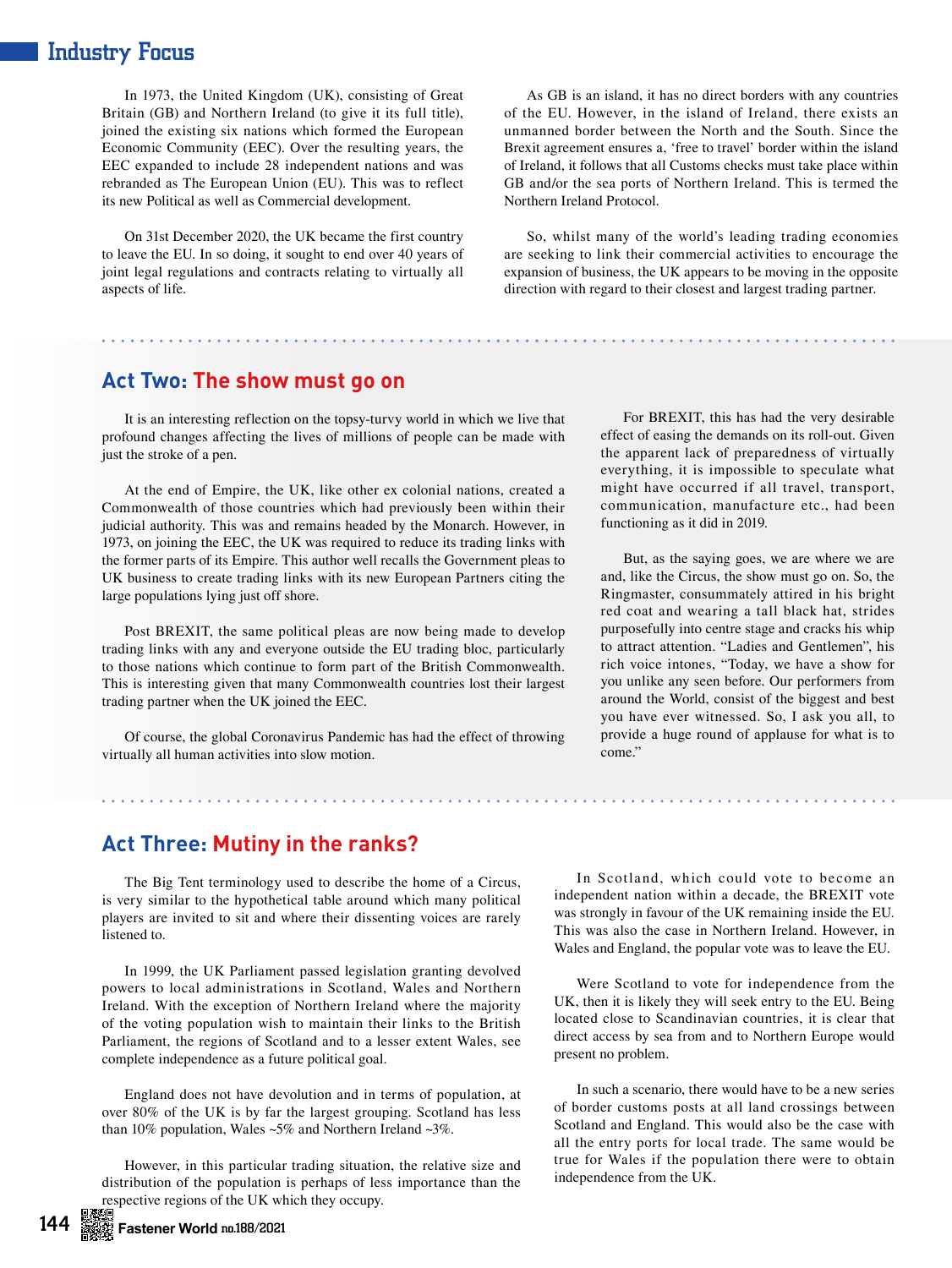This situation concerning what might happen if the UK were to be replaced by their individual component entities acting independently is currently being played out between Northern Ireland and The Irish Republic (Eire).

#### **Act Four: When push comes to shove!**

The Irish Republic and the UK joined the EEC at the same time in 1973. This of course meant that all trade between the two countries was regulation and tariff free.

Although borders were open for trade, the roads between the north and south of Ireland were controlled by the British Army. This situation continued until the Belfast Agreement was signed in 1998 ending the so called 'Troubles'.

The BREXIT negotiations were conducted with the full agreement from all parties that there should never be a 'Hard Border' on the Island of Ireland. In essence, this meant that any goods could enter or leave The Irish Republic and/or Northern Ireland land borders without "customs" checks.

Clearly, to do this whilst maintaining cross border regulations would mean that any and all checks must take place before, or at the point of entry from GB into Northern Ireland.

This apparently simple requirement threw a huge spanner into the BREXIT negotiations. On the EU side, 'free movement' across the land border between the north and the south was a 'red line' situation. For the UK, since Northern Ireland was a part of the country, there could not be any borders between GB and Northern Ireland.

This seemingly insurmountable problem was finally resolved (in time for the BREXIT agreement to be signed) by introducing the Northern Ireland Protocol. The 63 page, closely argued text covers all aspects of trade in the special situation which exists in Ireland and Northern Ireland.

a dia anala anala anala anala anala

It naturally requires customs checks between GB and Northern Ireland which the UK Prime Minister stated could and would never happen. Just weeks after its rollout the First Minister of the Devolved Northern Ireland Government has called the Protocol "disastrous" and is demanding that it should be dismantled.

At the time of writing this article, litigation is being threatened by both the EU and UK in international courts relating to this situation.

An immediate physical consequence of the imposition of customs requirements between Northern Ireland and the GB mainland has been the very significant increase in sea ferry transport directly between EIRE and the EU, cutting out the previously favoured route into the EU through GB. Couple this with the growing cacophony of traders on both sides of the BREXIT borders bitterly complaining about unwanted documentation and unnecessary bureaucratic interference and the immediate fall off in business is not a surprise.

As in all new situations, over time, systems will develop to minimise the problems. However, in these early days, it is not unexpected to see people voting with their feet to circumvent what they view as obstacles.



#### **Act Five: Fasteners – a future!**

So, into this apparent maelstrom of claim and counter claim often stirred by the political spin of hubris or predicted calamity, we have the real world of Fasteners.

**Andrew Architect** 

As a move toward independence from the EU, the UK stated its intention to replace the EU, CE certification mark with its own UKCA mark. So, from 1 January 2021 the UKCA mark needs to be applied to goods being sold in the UK although a period of one year of grace has been extended before the CE mark is no longer valid. By a similar argument, the new UKCA mark will not be recognised within the EU. However, according to the BREXIT agreement, in Northern Ireland, products sold there must carry only the CE mark. Or, in other words, the UKCA mark is only accepted in GB not the whole of the UK!

At another level, UKCA and CE marks are obtained from Market Conformity Assessment Bodies. Those operating in the UK which for many years will also have served the whole of the EU, now find they are blocked from supplying the CE conformity marks they did before. In the same tit-for-tat manner, those companies working in Continental Europe which facilitate the CE mark are excluded from providing UKCA conformity.

The same situation also applies to Technical Approval Bodies which manufacturers use. A UK position is being considered by Government but has not yet been determined. For goods made in Northern Ireland, they can be sold within GB carrying a CE, UKCA or a CEUKNI mark which can be used when an approved body gives a certificate based on EU rules.

As the reader will have gathered at this stage, the whole area is like a new website displaying the sign, "under construction". This author will make no attempt to enter this minefield. However, the following may be of help to those who need to?

First, determine if the product being 'placed on the market' requires a mark. This may relate to the manufacturer or a distributor selling further down the market.